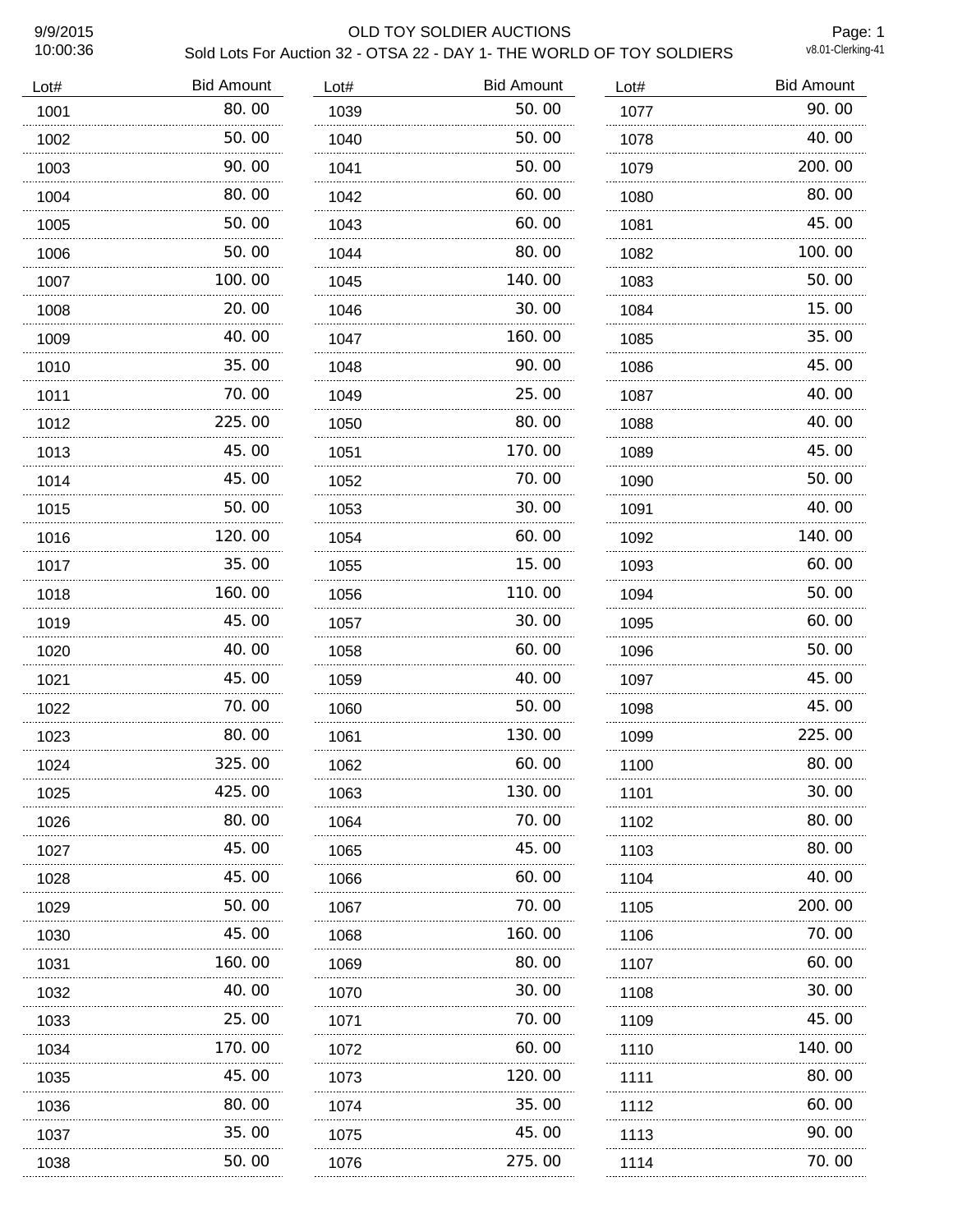# 9/9/2015 OLD TOY SOLDIER AUCTIONS Sold Lots For Auction 32 - OTSA 22 - DAY 1- THE WORLD OF TOY SOLDIERS

Page: 2<br>v8.01-Clerking-41

| Lot# | <b>Bid Amount</b> | Lot# | <b>Bid Amount</b> | Lot# | <b>Bid Amount</b> |
|------|-------------------|------|-------------------|------|-------------------|
| 1115 | 80.00             | 1153 | 20.00             | 1191 | 45.00             |
| 1116 | 200.00            | 1154 | 40.00             | 1192 | 90.00             |
| 1117 | 180.00            | 1155 | 50.00             | 1193 | 50.00             |
| 1118 | 30.00             | 1156 | 40.00             | 1194 | 275.00            |
| 1119 | 80.00             | 1157 | 30.00             | 1195 | 325.00            |
| 1120 | 45.00             | 1158 | 40.00             | 1196 | 120.00            |
| 1121 | 60.00             | 1159 | 45.00             | 1197 | 70.00             |
| 1122 | 50.00             | 1160 | 50.00             | 1198 | 425.00            |
| 1123 | 50.00             | 1161 | 30.00             | 1199 | 170.00            |
| 1124 | 40.00             | 1162 | 140.00            | 1200 | 50.00             |
| 1125 | 35.00             | 1163 | 120.00            | 1201 | 50.00             |
| 1126 | 120.00            | 1164 | 250.00            | 1202 | 100.00            |
| 1127 | 70.00             | 1165 | 400.00            | 1203 | 425.00            |
| 1128 | 50.00             | 1166 | 90.00             | 1204 | 250.00            |
| 1129 | 80.00             | 1167 | 70.00             | 1205 | 275.00            |
| 1130 | 30.00             | 1168 | 110.00            | 1206 | 60.00             |
| 1131 | 70.00             | 1169 | 130.00            | 1207 | 70.00             |
| 1132 | 120.00            | 1170 | 120.00            | 1208 | 70.00             |
| 1133 | 160.00            | 1171 | 80.00             | 1209 | 60.00             |
| 1134 | 80.00             | 1172 | 90.00             | 1210 | 140.00            |
| 1135 | .<br>35.00        | 1173 | 50.00             | 1211 | 80.00             |
| 1136 | 40.00             | 1174 | 90.00             | 1212 | 100.00            |
| 1137 | 40.00             | 1175 | 45.00             | 1213 | 80.00             |
| 1138 | 70.00             | 1176 | 45.00             | 1214 | 45.00             |
| 1139 | 80.00             | 1177 | 110. 00           | 1215 | 40. OO            |
| 1140 | 80.00             | 1178 | 60.00             | 1216 | 150.00            |
| 1141 | 80.00             | 1179 | 70.00             | 1217 | 60.00             |
| 1142 | 35.00             | 1180 | 45.00             | 1218 | 60.00             |
| 1143 | 45.00             | 1181 | 40.00             | 1219 | 50.00             |
| 1144 | 40.00             | 1182 | 45.00             | 1220 | 60.00             |
| 1145 | 60.00             | 1183 | 150.00            | 1221 | 750. 00           |
| 1146 | 60.00             | 1184 | 35.00             | 1222 | 200.00            |
| 1147 | 50.00             | 1185 | 70.00             | 1223 | 425.00            |
| 1148 | 70.00             | 1186 | 50.00             | 1224 | 80.00             |
| 1149 | 60.00             | 1187 | 50.00             | 1225 | 80.00             |
| 1150 | 100.00            | 1188 | 70.00             | 1226 | 60.00             |
| 1151 | 60.00             | 1189 | 70.00             | 1227 | 70.00             |
| 1152 | 40.00             | 1190 | 40.00             | 1228 | 40.00             |
|      |                   |      |                   |      |                   |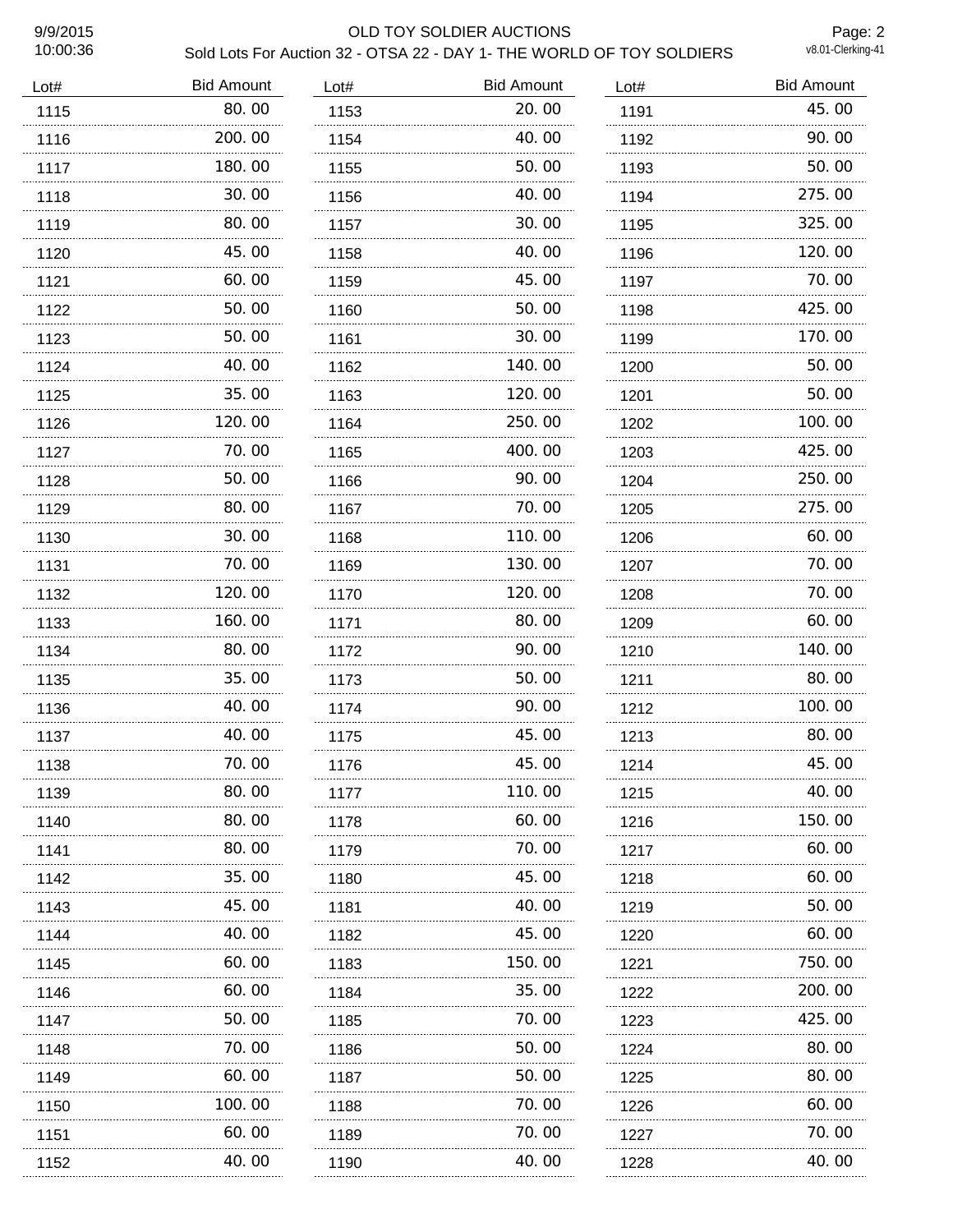# 9/9/2015 OLD TOY SOLDIER AUCTIONS Sold Lots For Auction 32 - OTSA 22 - DAY 1- THE WORLD OF TOY SOLDIERS

Page: 3<br>v8.01-Clerking-41

| Lot# | <b>Bid Amount</b> | Lot# | <b>Bid Amount</b> | Lot# | <b>Bid Amount</b> |
|------|-------------------|------|-------------------|------|-------------------|
| 1229 | 80.00             | 1267 | 60.00             | 1305 | 110.00            |
| 1230 | 25.00             | 1268 | 25.00             | 1306 | 70.00             |
| 1231 | 35.00             | 1269 | 40.00             | 1307 | 850.00            |
| 1232 | 60.00             | 1270 | 30.00             | 1308 | 170.00            |
| 1233 | 30.00             | 1271 | 25.00             | 1309 | 800.00            |
| 1234 | 35.00             | 1272 | 20.00             | 1310 | 50.00             |
| 1235 | 60.00             | 1273 | 45.00             | 1311 | 225.00            |
| 1236 | 60.00             | 1274 | 50.00             | 1312 | 120.00            |
| 1237 | 40.00             | 1275 | 25.00             | 1313 | 70.00             |
| 1238 | 35.00             | 1276 | 25.00             | 1314 | 40.00             |
| 1239 | 30.00             | 1277 | 60.00             | 1315 | 30.00             |
| 1240 | 70.00             | 1278 | 40.00             | 1316 | 35.00             |
| 1241 | 70.00             | 1279 | 70.00             | 1317 | 50.00             |
| 1242 | 80.00             | 1280 | 20.00             | 1318 | 50.00             |
| 1243 | 15.00             | 1281 | 25.00             | 1319 | 80.00             |
| 1244 | 70.00             | 1282 | 30.00             | 1320 | 100.00            |
| 1245 | 80.00             | 1283 | 25.00             | 1321 | 35.00             |
| 1246 | 60.00             | 1284 | 40.00             | 1322 | 100.00            |
| 1247 | 45.00             | 1285 | 45.00             | 1323 | 10.00             |
| 1248 | 50.00             | 1286 | 30.00             | 1324 | 45.00             |
| 1249 | 110.00            | 1287 | 200.00            | 1325 | 40.00             |
| 1250 | 40.00             | 1288 | 45.00             | 1326 | 225.00            |
| 1251 | 50.00             | 1289 | 40.00             | 1327 | 100.00            |
| 1252 | 50.00             | 1290 | 100.00            | 1328 | 35.00             |
| 1253 | 30. 00            | 1291 | 60.00             | 1329 | 50.00             |
| 1254 | 45.00             | 1292 | 40.00             | 1330 | 45.00             |
| 1255 | 25.00             | 1293 | 40.00             | 1331 | 300.00            |
| 1256 | 40.00             | 1294 | 80.00             | 1332 | 130. 00           |
| 1257 | 60.00             | 1295 | 60.00             | 1333 | 70.00             |
| 1258 | 15.00             | 1296 | 80.00             | 1334 | 70.00             |
| 1259 | 70.00             | 1297 | 160.00            | 1335 | 70.00             |
| 1260 | 60.00             | 1298 | 50.00             | 1336 | 30.00             |
| 1261 | 45.00             | 1299 | 40.00             | 1337 | 45.00             |
| 1262 | 25.00             | 1300 | 35.00             | 1338 | 100.00            |
| 1263 | 60.00             | 1301 | 80.00             | 1339 | 50.00             |
| 1264 | 50.00             | 1302 | 80.00             | 1340 | 50.00             |
| 1265 | 15.00             | 1303 | 110.00            | 1341 | 30.00             |
| 1266 | 110.00            | 1304 | 50.00             | 1342 | 60.00             |
|      |                   |      |                   |      |                   |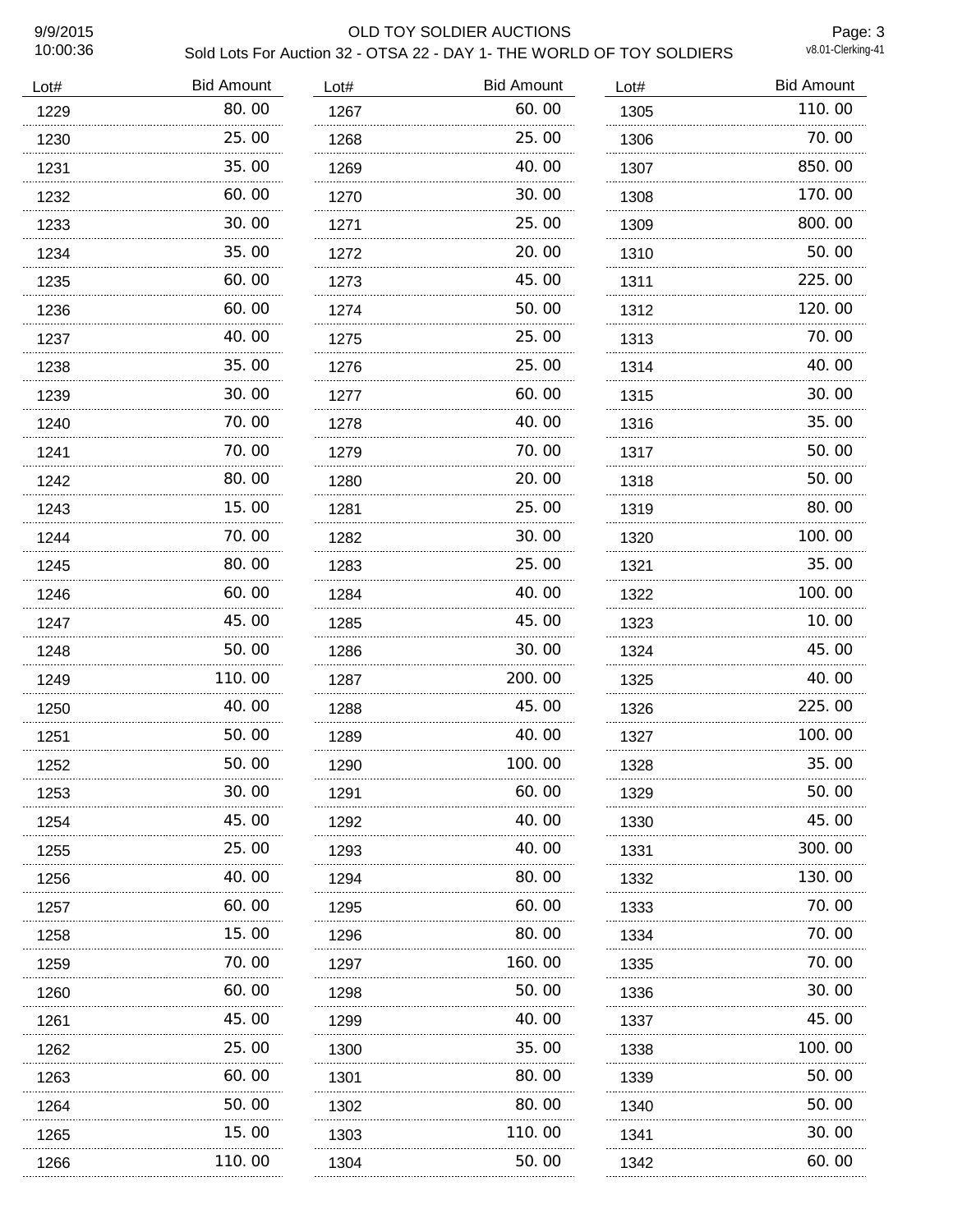# 9/9/2015 OLD TOY SOLDIER AUCTIONS Sold Lots For Auction 32 - OTSA 22 - DAY 1- THE WORLD OF TOY SOLDIERS

Page: 4<br>v8.01-Clerking-41

| 90.00<br>60.00<br>70.00<br>1343<br>1381<br>1420<br>120.00<br>80.00<br>35.00<br>1344<br>1382<br>1421<br>130.00<br>160.00<br>70.00<br>1345<br>1383<br>1422<br>160.00<br>70.00<br>70.00<br>1346<br>1384<br>1423<br>70.00<br>45.00<br>40.00<br>1385<br>1347<br>1424<br>35.00<br>30.00<br>10.00<br>1348<br>1386<br>1425<br>50.00<br>60.00<br>30.00<br>1349<br>1387<br>1426<br>20.00<br>70.00<br>160.00<br>1350<br>1388<br>1427<br>60.00<br>500.00<br>35.00<br>1351<br>1389<br>1428<br>30.00<br>20.00<br>20.00<br>1352<br>1390<br>1429<br>225.00<br>40.00<br>20.00<br>1353<br>1391<br>1430<br>45.00<br>70.00<br>15.00<br>1354<br>1392<br>1431<br>.<br>50.00<br>35.00<br>60.00<br>1355<br>1393<br>1432<br>70.00<br>150.00<br>45.00<br>1433<br>1356<br>1394<br>190.00<br>60.00<br>70.00<br>1434<br>1357<br>1395<br>35.00<br>80.00<br>20.00<br>1358<br>1396<br>1435<br>30.00<br>20.00<br>40.00<br>1397<br>1436<br>1359<br>90.00<br>40.00<br>20.00<br>1360<br>1398<br>1437<br>140.00<br>30.00<br>20.00<br>1361<br>1399<br>1438<br>30.00<br>20.00<br>60.00<br>1362<br>1400<br>1439<br>100.00<br>250.00<br>35.00<br>1363<br>1401<br>1440<br>35.00<br>200.00<br>45.00<br>1364<br>1402<br>1441<br>50.00<br>80.00<br>35.00<br>1365<br>1403<br>1442<br>80.00<br>40. OO<br>20 OO<br>1366<br>1443<br>1404<br>100.00<br>40.00<br>25,00<br>1367<br>1405<br>1444<br>45.00<br>40.00<br>20.00<br>1406<br>1368<br>1445<br>45.00<br>225.00<br>80.00<br>1369<br>1407<br>1446<br>45.00<br>40.00<br>60.00<br>1370<br>1408<br>1447<br>40.00<br>80.00<br>45.00<br>1409<br>1371<br>1448<br>160.00<br>90.00<br>300.00<br>1449<br>1372<br>1410<br>20.00<br>70.00<br>1411<br>1373<br>30.00<br>20.00<br>1374<br>1412<br>160.00<br>45.00<br>1375<br>1413<br>160.00<br>40.00<br>1414<br>1376<br>.<br>.<br>100.00<br>30.00<br>1377<br>1415<br>.<br>.<br>170.00<br>60.00<br>1416<br>1378<br>.<br>90.00<br>70.00<br>1417<br>1379<br>40.00<br>45.00<br>1380<br>1418 | Lot# | <b>Bid Amount</b> | Lot# | <b>Bid Amount</b> | Lot# | <b>Bid Amount</b> |
|----------------------------------------------------------------------------------------------------------------------------------------------------------------------------------------------------------------------------------------------------------------------------------------------------------------------------------------------------------------------------------------------------------------------------------------------------------------------------------------------------------------------------------------------------------------------------------------------------------------------------------------------------------------------------------------------------------------------------------------------------------------------------------------------------------------------------------------------------------------------------------------------------------------------------------------------------------------------------------------------------------------------------------------------------------------------------------------------------------------------------------------------------------------------------------------------------------------------------------------------------------------------------------------------------------------------------------------------------------------------------------------------------------------------------------------------------------------------------------------------------------------------------------------------------------------------------------------------------------------------------------------------------------------------------------------------------------------------------------------------------------------------------------------------------------------------------------------------------------------------------------------------------------------------------|------|-------------------|------|-------------------|------|-------------------|
|                                                                                                                                                                                                                                                                                                                                                                                                                                                                                                                                                                                                                                                                                                                                                                                                                                                                                                                                                                                                                                                                                                                                                                                                                                                                                                                                                                                                                                                                                                                                                                                                                                                                                                                                                                                                                                                                                                                            |      |                   |      |                   |      |                   |
|                                                                                                                                                                                                                                                                                                                                                                                                                                                                                                                                                                                                                                                                                                                                                                                                                                                                                                                                                                                                                                                                                                                                                                                                                                                                                                                                                                                                                                                                                                                                                                                                                                                                                                                                                                                                                                                                                                                            |      |                   |      |                   |      |                   |
|                                                                                                                                                                                                                                                                                                                                                                                                                                                                                                                                                                                                                                                                                                                                                                                                                                                                                                                                                                                                                                                                                                                                                                                                                                                                                                                                                                                                                                                                                                                                                                                                                                                                                                                                                                                                                                                                                                                            |      |                   |      |                   |      |                   |
|                                                                                                                                                                                                                                                                                                                                                                                                                                                                                                                                                                                                                                                                                                                                                                                                                                                                                                                                                                                                                                                                                                                                                                                                                                                                                                                                                                                                                                                                                                                                                                                                                                                                                                                                                                                                                                                                                                                            |      |                   |      |                   |      |                   |
|                                                                                                                                                                                                                                                                                                                                                                                                                                                                                                                                                                                                                                                                                                                                                                                                                                                                                                                                                                                                                                                                                                                                                                                                                                                                                                                                                                                                                                                                                                                                                                                                                                                                                                                                                                                                                                                                                                                            |      |                   |      |                   |      |                   |
|                                                                                                                                                                                                                                                                                                                                                                                                                                                                                                                                                                                                                                                                                                                                                                                                                                                                                                                                                                                                                                                                                                                                                                                                                                                                                                                                                                                                                                                                                                                                                                                                                                                                                                                                                                                                                                                                                                                            |      |                   |      |                   |      |                   |
|                                                                                                                                                                                                                                                                                                                                                                                                                                                                                                                                                                                                                                                                                                                                                                                                                                                                                                                                                                                                                                                                                                                                                                                                                                                                                                                                                                                                                                                                                                                                                                                                                                                                                                                                                                                                                                                                                                                            |      |                   |      |                   |      |                   |
|                                                                                                                                                                                                                                                                                                                                                                                                                                                                                                                                                                                                                                                                                                                                                                                                                                                                                                                                                                                                                                                                                                                                                                                                                                                                                                                                                                                                                                                                                                                                                                                                                                                                                                                                                                                                                                                                                                                            |      |                   |      |                   |      |                   |
|                                                                                                                                                                                                                                                                                                                                                                                                                                                                                                                                                                                                                                                                                                                                                                                                                                                                                                                                                                                                                                                                                                                                                                                                                                                                                                                                                                                                                                                                                                                                                                                                                                                                                                                                                                                                                                                                                                                            |      |                   |      |                   |      |                   |
|                                                                                                                                                                                                                                                                                                                                                                                                                                                                                                                                                                                                                                                                                                                                                                                                                                                                                                                                                                                                                                                                                                                                                                                                                                                                                                                                                                                                                                                                                                                                                                                                                                                                                                                                                                                                                                                                                                                            |      |                   |      |                   |      |                   |
|                                                                                                                                                                                                                                                                                                                                                                                                                                                                                                                                                                                                                                                                                                                                                                                                                                                                                                                                                                                                                                                                                                                                                                                                                                                                                                                                                                                                                                                                                                                                                                                                                                                                                                                                                                                                                                                                                                                            |      |                   |      |                   |      |                   |
|                                                                                                                                                                                                                                                                                                                                                                                                                                                                                                                                                                                                                                                                                                                                                                                                                                                                                                                                                                                                                                                                                                                                                                                                                                                                                                                                                                                                                                                                                                                                                                                                                                                                                                                                                                                                                                                                                                                            |      |                   |      |                   |      |                   |
|                                                                                                                                                                                                                                                                                                                                                                                                                                                                                                                                                                                                                                                                                                                                                                                                                                                                                                                                                                                                                                                                                                                                                                                                                                                                                                                                                                                                                                                                                                                                                                                                                                                                                                                                                                                                                                                                                                                            |      |                   |      |                   |      |                   |
|                                                                                                                                                                                                                                                                                                                                                                                                                                                                                                                                                                                                                                                                                                                                                                                                                                                                                                                                                                                                                                                                                                                                                                                                                                                                                                                                                                                                                                                                                                                                                                                                                                                                                                                                                                                                                                                                                                                            |      |                   |      |                   |      |                   |
|                                                                                                                                                                                                                                                                                                                                                                                                                                                                                                                                                                                                                                                                                                                                                                                                                                                                                                                                                                                                                                                                                                                                                                                                                                                                                                                                                                                                                                                                                                                                                                                                                                                                                                                                                                                                                                                                                                                            |      |                   |      |                   |      |                   |
|                                                                                                                                                                                                                                                                                                                                                                                                                                                                                                                                                                                                                                                                                                                                                                                                                                                                                                                                                                                                                                                                                                                                                                                                                                                                                                                                                                                                                                                                                                                                                                                                                                                                                                                                                                                                                                                                                                                            |      |                   |      |                   |      |                   |
|                                                                                                                                                                                                                                                                                                                                                                                                                                                                                                                                                                                                                                                                                                                                                                                                                                                                                                                                                                                                                                                                                                                                                                                                                                                                                                                                                                                                                                                                                                                                                                                                                                                                                                                                                                                                                                                                                                                            |      |                   |      |                   |      |                   |
|                                                                                                                                                                                                                                                                                                                                                                                                                                                                                                                                                                                                                                                                                                                                                                                                                                                                                                                                                                                                                                                                                                                                                                                                                                                                                                                                                                                                                                                                                                                                                                                                                                                                                                                                                                                                                                                                                                                            |      |                   |      |                   |      |                   |
|                                                                                                                                                                                                                                                                                                                                                                                                                                                                                                                                                                                                                                                                                                                                                                                                                                                                                                                                                                                                                                                                                                                                                                                                                                                                                                                                                                                                                                                                                                                                                                                                                                                                                                                                                                                                                                                                                                                            |      |                   |      |                   |      |                   |
|                                                                                                                                                                                                                                                                                                                                                                                                                                                                                                                                                                                                                                                                                                                                                                                                                                                                                                                                                                                                                                                                                                                                                                                                                                                                                                                                                                                                                                                                                                                                                                                                                                                                                                                                                                                                                                                                                                                            |      |                   |      |                   |      |                   |
|                                                                                                                                                                                                                                                                                                                                                                                                                                                                                                                                                                                                                                                                                                                                                                                                                                                                                                                                                                                                                                                                                                                                                                                                                                                                                                                                                                                                                                                                                                                                                                                                                                                                                                                                                                                                                                                                                                                            |      |                   |      |                   |      |                   |
|                                                                                                                                                                                                                                                                                                                                                                                                                                                                                                                                                                                                                                                                                                                                                                                                                                                                                                                                                                                                                                                                                                                                                                                                                                                                                                                                                                                                                                                                                                                                                                                                                                                                                                                                                                                                                                                                                                                            |      |                   |      |                   |      |                   |
|                                                                                                                                                                                                                                                                                                                                                                                                                                                                                                                                                                                                                                                                                                                                                                                                                                                                                                                                                                                                                                                                                                                                                                                                                                                                                                                                                                                                                                                                                                                                                                                                                                                                                                                                                                                                                                                                                                                            |      |                   |      |                   |      |                   |
|                                                                                                                                                                                                                                                                                                                                                                                                                                                                                                                                                                                                                                                                                                                                                                                                                                                                                                                                                                                                                                                                                                                                                                                                                                                                                                                                                                                                                                                                                                                                                                                                                                                                                                                                                                                                                                                                                                                            |      |                   |      |                   |      |                   |
|                                                                                                                                                                                                                                                                                                                                                                                                                                                                                                                                                                                                                                                                                                                                                                                                                                                                                                                                                                                                                                                                                                                                                                                                                                                                                                                                                                                                                                                                                                                                                                                                                                                                                                                                                                                                                                                                                                                            |      |                   |      |                   |      |                   |
|                                                                                                                                                                                                                                                                                                                                                                                                                                                                                                                                                                                                                                                                                                                                                                                                                                                                                                                                                                                                                                                                                                                                                                                                                                                                                                                                                                                                                                                                                                                                                                                                                                                                                                                                                                                                                                                                                                                            |      |                   |      |                   |      |                   |
|                                                                                                                                                                                                                                                                                                                                                                                                                                                                                                                                                                                                                                                                                                                                                                                                                                                                                                                                                                                                                                                                                                                                                                                                                                                                                                                                                                                                                                                                                                                                                                                                                                                                                                                                                                                                                                                                                                                            |      |                   |      |                   |      |                   |
|                                                                                                                                                                                                                                                                                                                                                                                                                                                                                                                                                                                                                                                                                                                                                                                                                                                                                                                                                                                                                                                                                                                                                                                                                                                                                                                                                                                                                                                                                                                                                                                                                                                                                                                                                                                                                                                                                                                            |      |                   |      |                   |      |                   |
|                                                                                                                                                                                                                                                                                                                                                                                                                                                                                                                                                                                                                                                                                                                                                                                                                                                                                                                                                                                                                                                                                                                                                                                                                                                                                                                                                                                                                                                                                                                                                                                                                                                                                                                                                                                                                                                                                                                            |      |                   |      |                   |      |                   |
|                                                                                                                                                                                                                                                                                                                                                                                                                                                                                                                                                                                                                                                                                                                                                                                                                                                                                                                                                                                                                                                                                                                                                                                                                                                                                                                                                                                                                                                                                                                                                                                                                                                                                                                                                                                                                                                                                                                            |      |                   |      |                   |      |                   |
|                                                                                                                                                                                                                                                                                                                                                                                                                                                                                                                                                                                                                                                                                                                                                                                                                                                                                                                                                                                                                                                                                                                                                                                                                                                                                                                                                                                                                                                                                                                                                                                                                                                                                                                                                                                                                                                                                                                            |      |                   |      |                   |      |                   |
|                                                                                                                                                                                                                                                                                                                                                                                                                                                                                                                                                                                                                                                                                                                                                                                                                                                                                                                                                                                                                                                                                                                                                                                                                                                                                                                                                                                                                                                                                                                                                                                                                                                                                                                                                                                                                                                                                                                            |      |                   |      |                   |      |                   |
|                                                                                                                                                                                                                                                                                                                                                                                                                                                                                                                                                                                                                                                                                                                                                                                                                                                                                                                                                                                                                                                                                                                                                                                                                                                                                                                                                                                                                                                                                                                                                                                                                                                                                                                                                                                                                                                                                                                            |      |                   |      |                   |      |                   |
|                                                                                                                                                                                                                                                                                                                                                                                                                                                                                                                                                                                                                                                                                                                                                                                                                                                                                                                                                                                                                                                                                                                                                                                                                                                                                                                                                                                                                                                                                                                                                                                                                                                                                                                                                                                                                                                                                                                            |      |                   |      |                   |      |                   |
|                                                                                                                                                                                                                                                                                                                                                                                                                                                                                                                                                                                                                                                                                                                                                                                                                                                                                                                                                                                                                                                                                                                                                                                                                                                                                                                                                                                                                                                                                                                                                                                                                                                                                                                                                                                                                                                                                                                            |      |                   |      |                   |      |                   |
|                                                                                                                                                                                                                                                                                                                                                                                                                                                                                                                                                                                                                                                                                                                                                                                                                                                                                                                                                                                                                                                                                                                                                                                                                                                                                                                                                                                                                                                                                                                                                                                                                                                                                                                                                                                                                                                                                                                            |      |                   |      |                   |      |                   |
|                                                                                                                                                                                                                                                                                                                                                                                                                                                                                                                                                                                                                                                                                                                                                                                                                                                                                                                                                                                                                                                                                                                                                                                                                                                                                                                                                                                                                                                                                                                                                                                                                                                                                                                                                                                                                                                                                                                            |      |                   |      |                   |      |                   |
|                                                                                                                                                                                                                                                                                                                                                                                                                                                                                                                                                                                                                                                                                                                                                                                                                                                                                                                                                                                                                                                                                                                                                                                                                                                                                                                                                                                                                                                                                                                                                                                                                                                                                                                                                                                                                                                                                                                            |      |                   |      |                   |      |                   |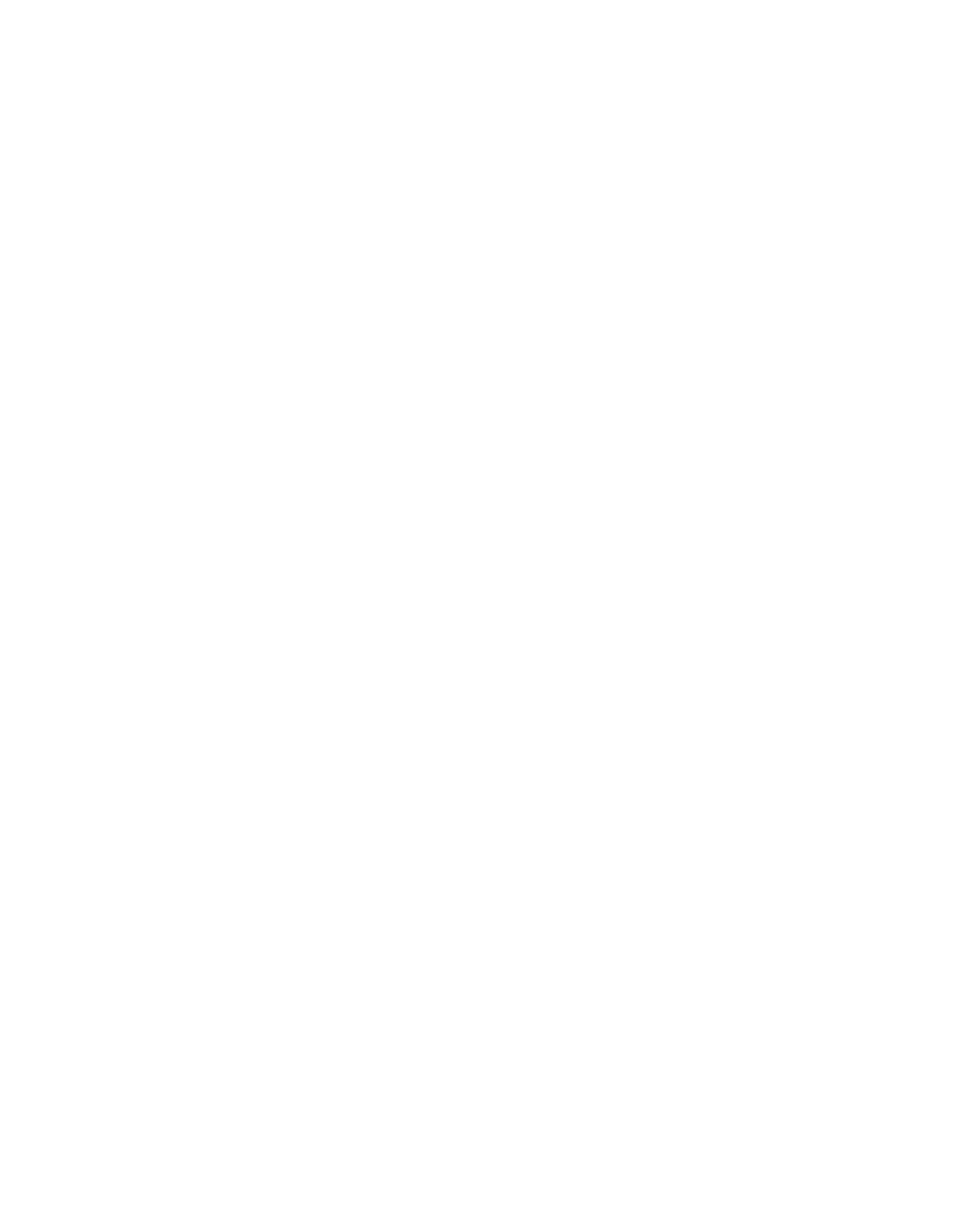# 9/9/2015 OLD TOY SOLDIER AUCTIONS Sold Lots For Auction 31 - OTSA 22 - DAY 2- THE WORLD OF TOY SOLDIERS

Page: 1<br>v8.01-Clerking-41

| Lot# | <b>Bid Amount</b> | Lot# | <b>Bid Amount</b> | Lot# | <b>Bid Amount</b> |
|------|-------------------|------|-------------------|------|-------------------|
| 2001 | 110.00            | 2039 | 50.00             | 2077 | 25.00             |
| 2002 | 80.00             | 2040 | 50.00             | 2078 | 30.00             |
| 2003 | 70.00             | 2041 | 25.00             | 2079 | 15.00             |
| 2004 | 90.00             | 2042 | 50.00             | 2080 | 15.00             |
| 2005 | 70.00             | 2043 | 70.00             | 2081 | 70.00             |
| 2006 | 60.00             | 2044 | 20.00             | 2082 | 50.00             |
| 2007 | 50.00             | 2045 | 10.00             | 2083 | 35.00             |
| 2008 | 15.00             | 2046 | 70.00             | 2084 | 80.00             |
| 2009 | 60.00<br>.        | 2047 | 110.00            | 2085 | 25.00             |
| 2010 | 60.00             | 2048 | 130.00            | 2086 | 20.00             |
| 2011 | 50.00             | 2049 | 70.00             | 2087 | 25.00             |
| 2012 | 60.00             | 2050 | 45.00             | 2088 | 25.00             |
| 2013 | 70.00             | 2051 | 100.00            | 2089 | 35.00             |
| 2014 | 80.00             | 2052 | 50.00             | 2090 | 30.00             |
| 2015 | 70.00             | 2053 | 25.00             | 2091 | 60.00             |
| 2016 | 70.00             | 2054 | 70.00             | 2092 | 25.00             |
| 2017 | 50.00             | 2055 | 80.00             | 2093 | 25.00             |
| 2018 | 70.00             | 2056 | 40.00             | 2094 | 30.00             |
| 2019 | 45.00             | 2057 | 30.00             | 2095 | 15.00             |
| 2020 | 60.00             | 2058 | 35.00             | 2096 | 10.00             |
| 2021 | 30.00             | 2059 | 50.00             | 2097 | 20.00             |
| 2022 | 20.00             | 2060 | 90.00             | 2098 | 20.00             |
| 2023 | 60.00             | 2061 | 30.00             | 2099 | 45.00             |
| 2024 | 10.00             | 2062 | 25.00             | 2100 | 10.00             |
| 2025 | 10.00             | 2063 | 15.00             | 2101 | 45.00             |
| 2026 | 20.00             | 2064 | 15.00             | 2102 | 60.00             |
| 2027 | 30.00             | 2065 | 15.00             | 2103 | 110.00            |
| 2028 | 50.00             | 2066 | 25.00             | 2104 | 45.00             |
| 2029 | 25.00             | 2067 | 25.00             | 2105 | 60.00             |
| 2030 | 45.00             | 2068 | 15.00             | 2106 | 50.00             |
| 2031 | 60.00<br>         | 2069 | 15. 00            | 2107 | 45.00             |
| 2032 | 190.00            | 2070 | 30.00             | 2108 | 60.00             |
| 2033 | 60.00             | 2071 | 15.00             | 2109 | 70.00             |
| 2034 | 20.00             | 2072 | 15.00             | 2110 | 70.00             |
| 2035 | 20.00             | 2073 | 10.00             | 2111 | 70.00             |
| 2036 | 80.00             | 2074 | 35.00             | 2112 | 70.00             |
| 2037 | 40.00             | 2075 | 20.00             | 2113 | 30. 00            |
| 2038 | 40.00             | 2076 | 20.00             | 2114 | 15.00             |
|      |                   |      |                   |      |                   |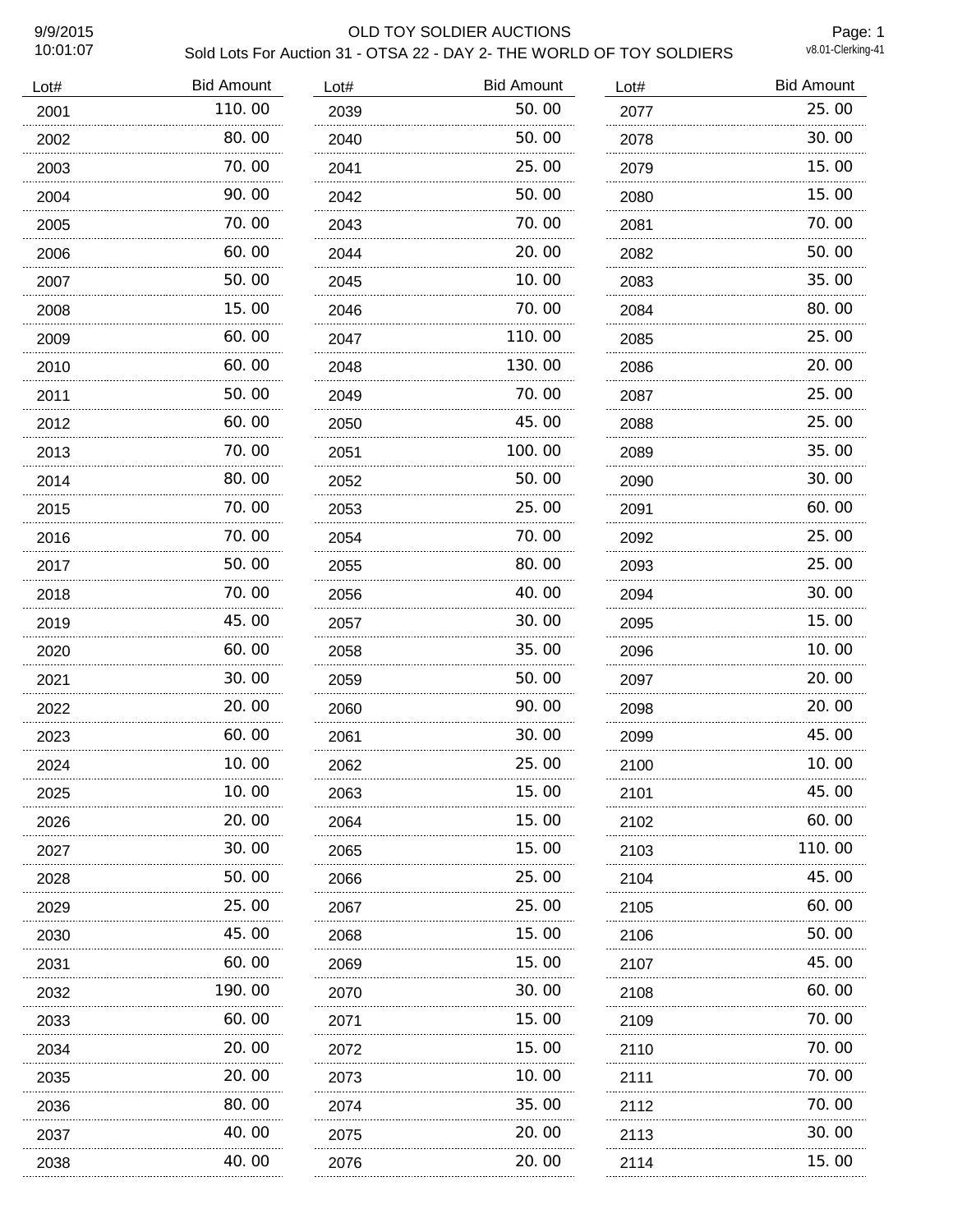# 9/9/2015 OLD TOY SOLDIER AUCTIONS Sold Lots For Auction 31 - OTSA 22 - DAY 2- THE WORLD OF TOY SOLDIERS

Page: 2<br>v8.01-Clerking-41

| Lot# | <b>Bid Amount</b> | Lot# | <b>Bid Amount</b> | Lot# | <b>Bid Amount</b> |
|------|-------------------|------|-------------------|------|-------------------|
| 2115 | 70.00             | 2153 | 25.00             | 2191 | 15.00             |
| 2116 | 110.00            | 2154 | 90.00             | 2192 | 45.00             |
| 2117 | 90.00             | 2155 | 70.00             | 2193 | 45.00             |
| 2118 | 50.00             | 2156 | 35.00             | 2194 | 70.00             |
| 2119 | 100.00            | 2157 | 40.00             | 2195 | 40.00             |
| 2120 | 70.00             | 2158 | 40.00             | 2196 | 40.00             |
| 2121 | 150.00            | 2159 | 25.00             | 2197 | 100.00            |
| 2122 | 60.00             | 2160 | 70.00             | 2198 | 25.00             |
| 2123 | 70.00             | 2161 | 70.00             | 2199 | 30.00             |
| 2124 | 110.00            | 2162 | 70.00             | 2200 | 35.00             |
| 2125 | 15.00             | 2163 | 80.00             | 2201 | 60.00             |
| 2126 | 40.00             | 2164 | 25.00             | 2202 | 90.00             |
| 2127 | 80.00             | 2165 | 35.00             | 2203 | 70.00             |
| 2128 | 25.00             | 2166 | 25.00             | 2204 | 50.00             |
| 2129 | 120.00<br>.       | 2167 | 80.00             | 2205 | 30.00             |
| 2130 | 25.00             | 2168 | 40.00             | 2206 | 10.00             |
| 2131 | 70.00<br>.        | 2169 | 40.00             | 2207 | 35.00             |
| 2132 | 25.00             | 2170 | 110.00            | 2208 | 60.00             |
| 2133 | 150.00<br>.       | 2171 | 150.00<br>.       | 2209 | 120.00            |
| 2134 | 60.00             | 2172 | 110.00            | 2210 | 25.00             |
| 2135 | 120.00            | 2173 | 30.00             | 2211 | 100.00            |
| 2136 | 25.00             | 2174 | 45.00             | 2212 | 45.00             |
| 2137 | 30.00             | 2175 | 35.00             | 2213 | 70.00             |
| 2138 | 15.00             | 2176 | 20.00             | 2214 | 110.00            |
| 2139 | 25.00             | 2177 | 60.00             | 2215 | 160.00            |
| 2140 | 45.00             | 2178 | 80.00             | 2216 | 50.00             |
| 2141 | 30.00             | 2179 | 70.00             | 2217 | 25.00             |
| 2142 | 40.00             | 2180 | 80.00             | 2218 | 25.00             |
| 2143 | 70.00             | 2181 | 80.00             | 2219 | 40.00             |
| 2144 | 40.00             | 2182 | 70.00             | 2220 | 40.00             |
| 2145 | 50. 00            | 2183 | 60.00             | 2221 | 30.00             |
| 2146 | 90.00             | 2184 | 130.00            | 2222 | 30.00             |
| 2147 | 15.00             | 2185 | 35.00             | 2223 | 25.00             |
| 2148 | 90.00             | 2186 | 40.00             | 2224 | 70.00             |
| 2149 | 20.00             | 2187 | 40.00             | 2225 | 30.00             |
| 2150 | 45.00             | 2188 | 80.00             | 2226 | 30.00             |
| 2151 | 50. 00            | 2189 | 140.00            | 2227 | 30.00             |
| 2152 | 110.00            | 2190 | 25.00             | 2228 | 30.00             |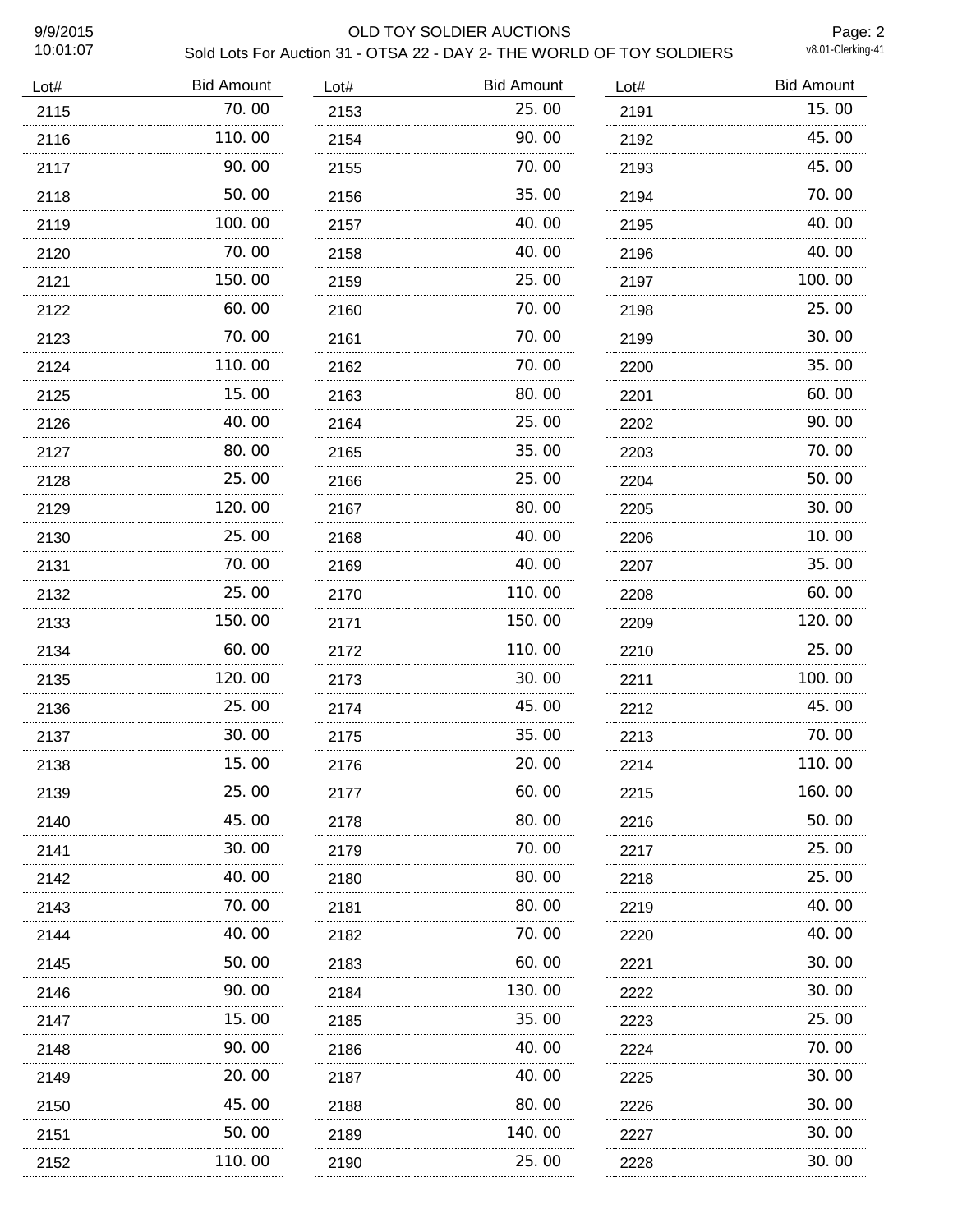9/9/2015<br>10:01:07

# OLD TOY SOLDIER AUCTIONS Sold Lots For Auction 31 - OTSA 22 - DAY 2- THE WORLD OF TOY SOLDIERS

Page: 3<br>v8.01-Clerking-41

| Lot# | <b>Bid Amount</b> | Lot# | <b>Bid Amount</b> | Lot# | <b>Bid Amount</b> |
|------|-------------------|------|-------------------|------|-------------------|
| 2229 | 70.00             | 2267 | 45.00             | 2305 | 25.00             |
| 2230 | 70.00             | 2268 | 50.00             | 2306 | 100.00            |
| 2231 | 300.00            | 2269 | 30.00             | 2307 | 50.00             |
| 2232 | 350.00            | 2270 | 90.00             | 2308 | 10.00             |
| 2233 | 275.00            | 2271 | 40.00             | 2309 | 50.00             |
| 2234 | 160.00            | 2272 | 45.00             | 2310 | 60.00             |
| 2235 | 250.00            | 2273 | 25,00             | 2311 | 40.00             |
| 2236 | 200.00            | 2274 | 25.00             | 2312 | 110.00            |
| 2237 | 100.00            | 2275 | 30.00             | 2313 | 100.00            |
| 2238 | 60.00             | 2276 | 25.00             | 2314 | 50.00             |
| 2239 | 45.00             | 2277 | 20.00             | 2315 | 35.00             |
| 2240 | 40.00             | 2278 | 30.00             | 2316 | 35.00             |
| 2241 | 60.00             | 2279 | 35.00             | 2317 | 25.00             |
| 2242 | 45.00             | 2280 | 30.00             | 2318 | 45.00             |
| 2243 | 40.00<br>.        | 2281 | 25.00             | 2319 | 35.00             |
| 2244 | 110.00            | 2282 | 25,00             | 2320 | 30.00             |
| 2245 | 110.00            | 2283 | 30.00             | 2321 | 30.00             |
| 2246 | 110.00            | 2284 | 15.00             | 2322 | 35.00             |
| 2247 | 110.00            | 2285 | 25.00             | 2323 | 35.00             |
| 2248 | 120.00            | 2286 | 40.00             | 2324 | 30.00             |
| 2249 | 110.00<br>.       | 2287 | 35.00             | 2325 | 30.00             |
| 2250 | 25.00             | 2288 | 110.00            | 2326 | 40.00             |
| 2251 | 25.00             | 2289 | 150.00            | 2327 | 30.00             |
| 2252 | 30.00             | 2290 | 40.00             | 2328 | 30.00             |
| 2253 | 100.00            | 2291 | 10.00             | 2329 | 40.00             |
| 2254 | 50.00             | 2292 | 15.00             | 2330 | 15.00             |
| 2255 | 60.00             | 2293 | 50.00             | 2331 | 15.00             |
| 2256 | 45.00             | 2294 | 25.00             | 2332 | 50.00             |
| 2257 | 50.00             | 2295 | 10.00             | 2333 | 70.00             |
| 2258 | 90.00             | 2296 | 60.00             | 2334 | 20.00             |
| 2259 | 60.00             | 2297 | 35.00             | 2335 | 25.00             |
| 2260 | 70.00             | 2298 | 15.00             | 2336 | 20. 00            |
| 2261 | 60.00             | 2299 | 15.00             | 2337 | 35.00             |
| 2262 | 35.00             | 2300 | 70.00             | 2338 | 25.00             |
| 2263 | 110.00            | 2301 | 15.00             | 2339 | 15.00             |
| 2264 | 80.00             | 2302 | 10.00             | 2340 | 45.00             |
| 2265 | 15.00<br>.        | 2303 | 25.00             | 2341 | 15.00             |
| 2266 | 20. 00            | 2304 | 5.00              | 2342 | 10.00             |
|      |                   |      |                   |      |                   |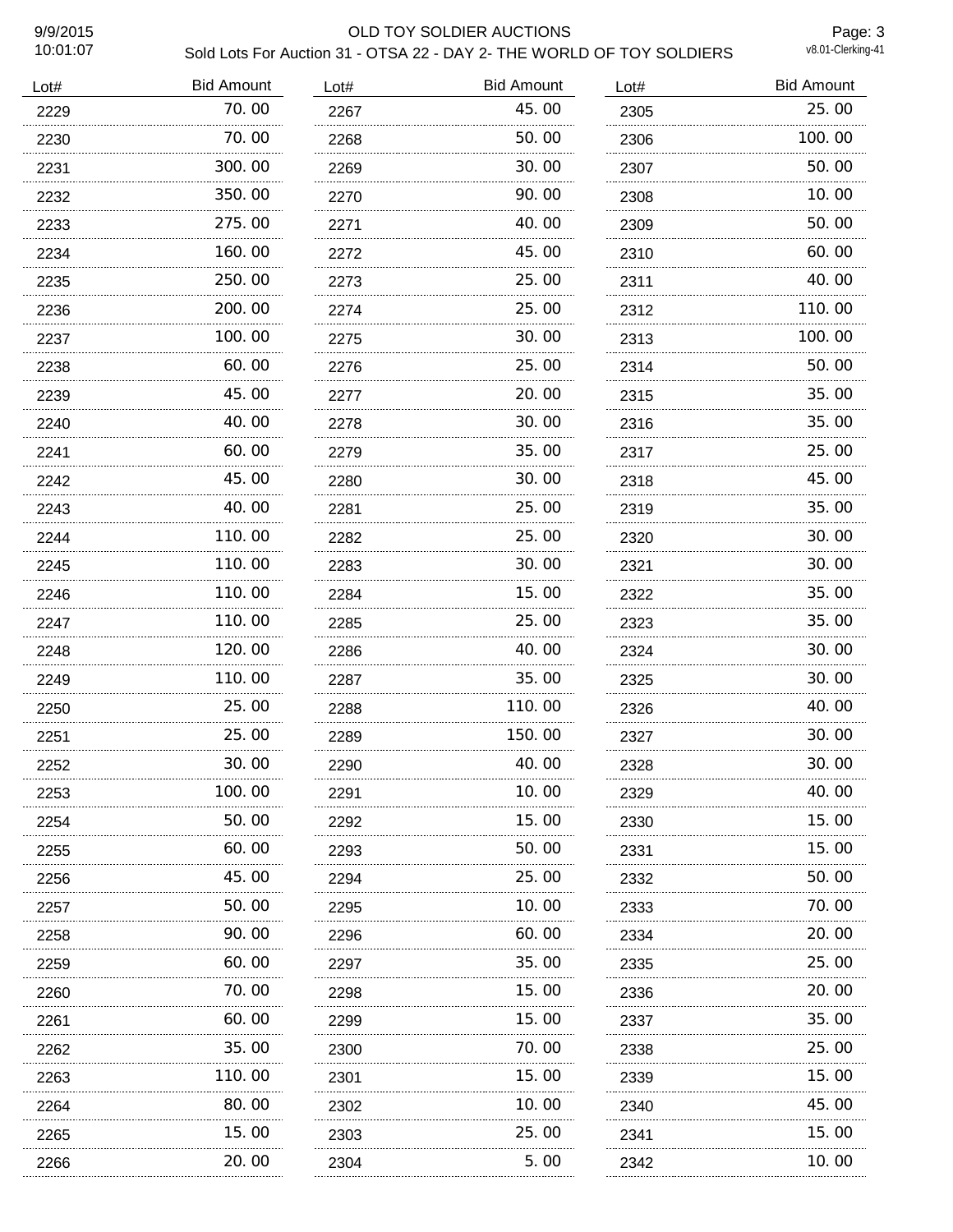# 9/9/2015 OLD TOY SOLDIER AUCTIONS Sold Lots For Auction 31 - OTSA 22 - DAY 2- THE WORLD OF TOY SOLDIERS

Page: 4<br>v8.01-Clerking-41

| Lot# | <b>Bid Amount</b> | Lot# | <b>Bid Amount</b> | Lot# | <b>Bid Amount</b> |
|------|-------------------|------|-------------------|------|-------------------|
| 2343 | 60.00             | 2381 | 60.00             | 2419 | 45.00             |
| 2344 | 25.00             | 2382 | 15.00             | 2420 | 70.00             |
| 2345 | 45.00             | 2383 | 70.00             | 2421 | 45.00             |
| 2346 | 30.00             | 2384 | 190.00            | 2422 | 45.00             |
| 2347 | 130.00            | 2385 | 25.00             | 2423 | 45.00             |
| 2348 | 35.00             | 2386 | 20.00             | 2424 | 80.00             |
| 2349 | 25.00             | 2387 | 45.00             | 2425 | 30.00             |
| 2350 | 60.00             | 2388 | 20.00             | 2426 | 25.00             |
| 2351 | 60.00             | 2389 | 45.00             | 2427 | 50.00             |
| 2352 | 70.00             | 2390 | 25.00             | 2428 | 50.00             |
| 2353 | 50.00             | 2391 | 50.00             | 2429 | 30.00             |
| 2354 | 60.00             | 2392 | 60.00             | 2430 | 25.00             |
| 2355 | 25.00             | 2393 | 25.00             | 2431 | 20.00             |
| 2356 | 30.00             | 2394 | 40.00             | 2432 | 40.00             |
| 2357 | 20.00             | 2395 | 30.00             | 2433 | 10.00             |
| 2358 | .<br>15.00        | 2396 | 30.00             | 2434 | 60.00             |
| 2359 | 20.00<br>.        | 2397 | 35.00             | 2435 | 40.00             |
| 2360 | 90.00             | 2398 | 15.00             | 2436 | 35.00             |
| 2361 | 80.00             | 2399 | 100.00            | 2437 | 35.00             |
| 2362 | 25.00             | 2400 | 50.00             | 2438 | 35.00             |
| 2363 | 60.00             | 2401 | 100.00            | 2439 | 140.00            |
| 2364 | 35.00             | 2402 | 100.00            | 2440 | 180.00            |
| 2365 | 10.00             | 2403 | 40.00             | 2441 | 110.00            |
| 2366 | 20.00             | 2404 | 35.00             | 2442 | 130.00            |
| 2367 | 20.00             | 2405 | 30.00             | 2443 | 130.00            |
| 2368 | 45.00             | 2406 | 10.00             | 2444 | 225.00            |
| 2369 | 25.00             | 2407 | 35.00             | 2445 | 140.00            |
| 2370 | 80.00             | 2408 | 90.00             | 2446 | 25.00             |
| 2371 | 70.00             | 2409 | 50.00             | 2447 | 70.00             |
| 2372 | 25.00             | 2410 | 80.00             | 2448 | 35.00             |
| 2373 | 15.00             | 2411 | 20.00             | 2449 | 50.00             |
| 2374 | 20.00             | 2412 | 20.00             | 2450 | 110.00            |
| 2375 | 20.00             | 2413 | 80.00             | 2451 | 80.00             |
| 2376 | 60.00             | 2414 | 80.00             | 2452 | 40.00             |
| 2377 | 15.00             | 2415 | 10.00             | 2453 | 110.00            |
| 2378 | 30.00             | 2416 | 30.00             | 2454 | 450.00            |
| 2379 | 275.00            | 2417 | 20.00             | 2455 | 150.00            |
| 2380 | 80.00             | 2418 | 70.00             | 2456 | 400.00            |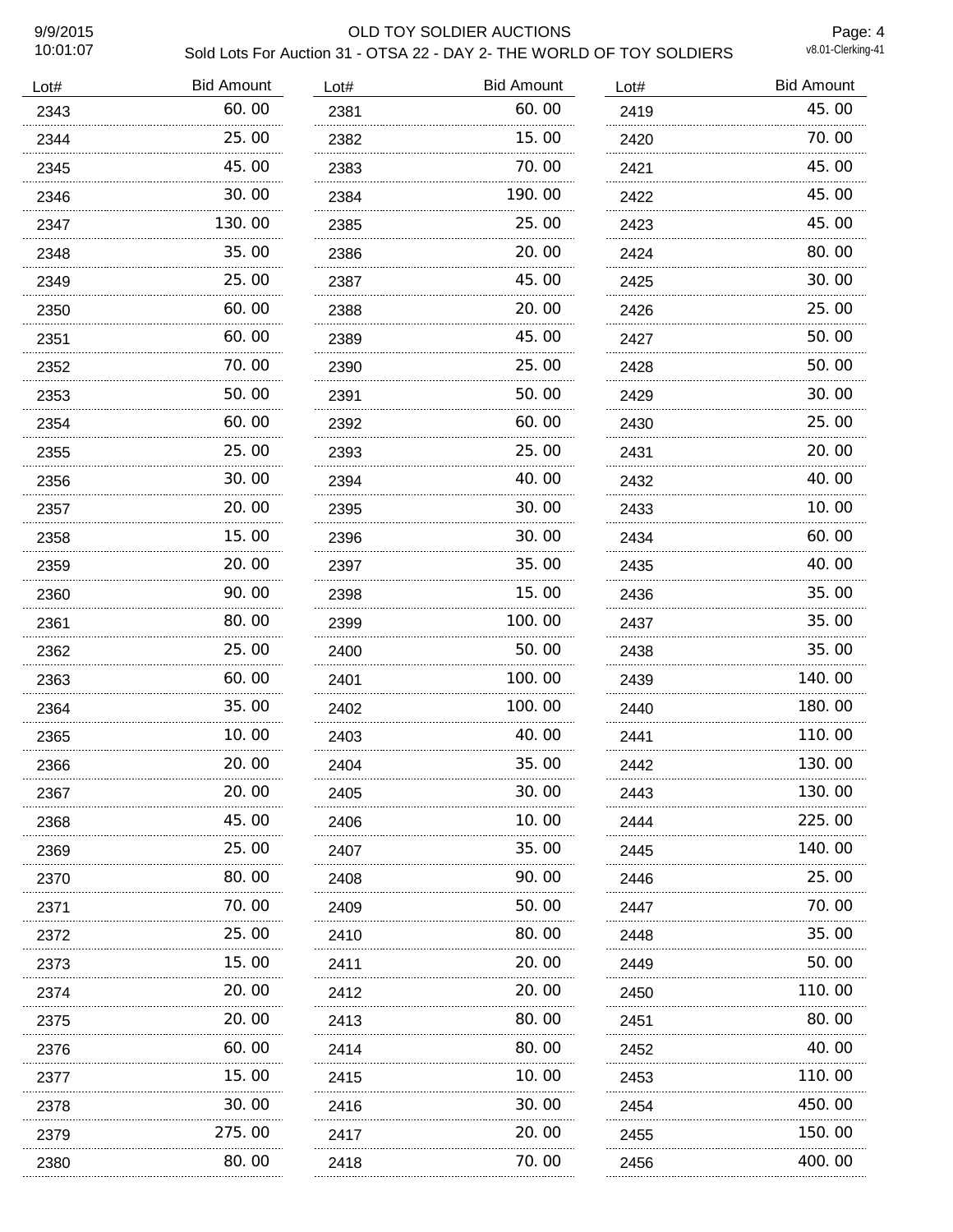# 9/9/2015 OLD TOY SOLDIER AUCTIONS Sold Lots For Auction 31 - OTSA 22 - DAY 2- THE WORLD OF TOY SOLDIERS

Page: 5<br>v8.01-Clerking-41

| Lot# | <b>Bid Amount</b> | Lot# | <b>Bid Amount</b> | Lot#      | <b>Bid Amount</b> |
|------|-------------------|------|-------------------|-----------|-------------------|
| 2457 | 225.00            | 2495 | 30.00             | 2533      | 20.00             |
| 2458 | 15.00             | 2496 | 45.00             | 2534      | 120.00            |
| 2459 | 20.00             | 2497 | 25.00             | 2535      | 110.00            |
| 2460 | 50.00             | 2498 | 60.00             | 2536      | 45.00             |
| 2461 | 50.00             | 2499 | 25.00             | 2537      | 10.00             |
| 2462 | 50.00             | 2500 | 40.00             | 2538      | 10.00             |
| 2463 | 110.00<br>.       | 2501 | 30.00             | 2539      | 80.00             |
| 2464 | 25.00             | 2502 | 20.00             | 2540      | 50.00             |
| 2465 | 25.00<br>.        | 2503 | 10.00             | 2541      | 30.00             |
| 2466 | 20.00             | 2504 | 30.00             | 2542      | 35.00             |
| 2467 | 60.00             | 2505 | 35.00             | 2543      | 45.00             |
| 2468 | 60.00             | 2506 | 15.00             | 2544      | 10.00             |
| 2469 | 200.00            | 2507 | 50.00             | 2545      | 10.00             |
| 2470 | 90.00             | 2508 | 30.00             | 2546      | 10.00             |
| 2471 | 225.00            | 2509 | 5.00              | 2547      | 25.00             |
| 2472 | 375.00            | 2510 | 70.00             | 2548      | 20.00             |
| 2473 | 20.00             | 2511 | 25,00             | 2549      | 20.00             |
| 2474 | 100.00            | 2512 | 80.00             | 2550      | 10.00             |
| 2475 | 60.00             | 2513 | 60.00             | 2551      | 15.00             |
| 2476 | 90.00             | 2514 | 90.00             | 2552<br>. | 15.00             |
| 2477 | 100.00            | 2515 | 110.00            | 2553      | 15.00             |
| 2478 | 850.00            | 2516 | 60.00             | 2554      | 15.00             |
| 2479 | 35.00             | 2517 | 60.00             | 2555      | 15.00             |
| 2480 | 70.00             | 2518 | 40.00             | 2556      | 30.00             |
| 2481 | 90.00             | 2519 | 100.00            | 2557      | 20.00             |
| 2482 | 80.00             | 2520 | 170.00            | 2558      | 20.00             |
| 2483 | 140. 00           | 2521 | 225.00            | 2559      | 15.00             |
| 2484 | 60.00             | 2522 | 45.00             | 2560      | 60.00             |
| 2485 | 100. 00           | 2523 | 50. 00            | 2561      | 60.00             |
| 2486 | <br>50.00         | 2524 | 70.00             | 2562      | 30.00             |
| 2487 | 60.00             | 2525 | 35.00             | 2563      | 20.00             |
| 2488 | 90.00             | 2526 | 60.00             | 2564      | 25.00             |
| 2489 | 90.00             | 2527 | 20. 00            | 2565      | 30.00             |
| 2490 | 90.00             | 2528 | 25.00             | 2566      | 50.00             |
| 2491 | 45.00             | 2529 | 40. OO            | 2567      | 35.00             |
| 2492 | 80.00             | 2530 | 35.00             | 2568      | 25.00             |
| 2493 | 180. 00           | 2531 | 20. 00            | 2569      | 20.00             |
| 2494 | 35.00             | 2532 | 30. 00            | 2570      | 25.00             |
|      |                   |      |                   |           |                   |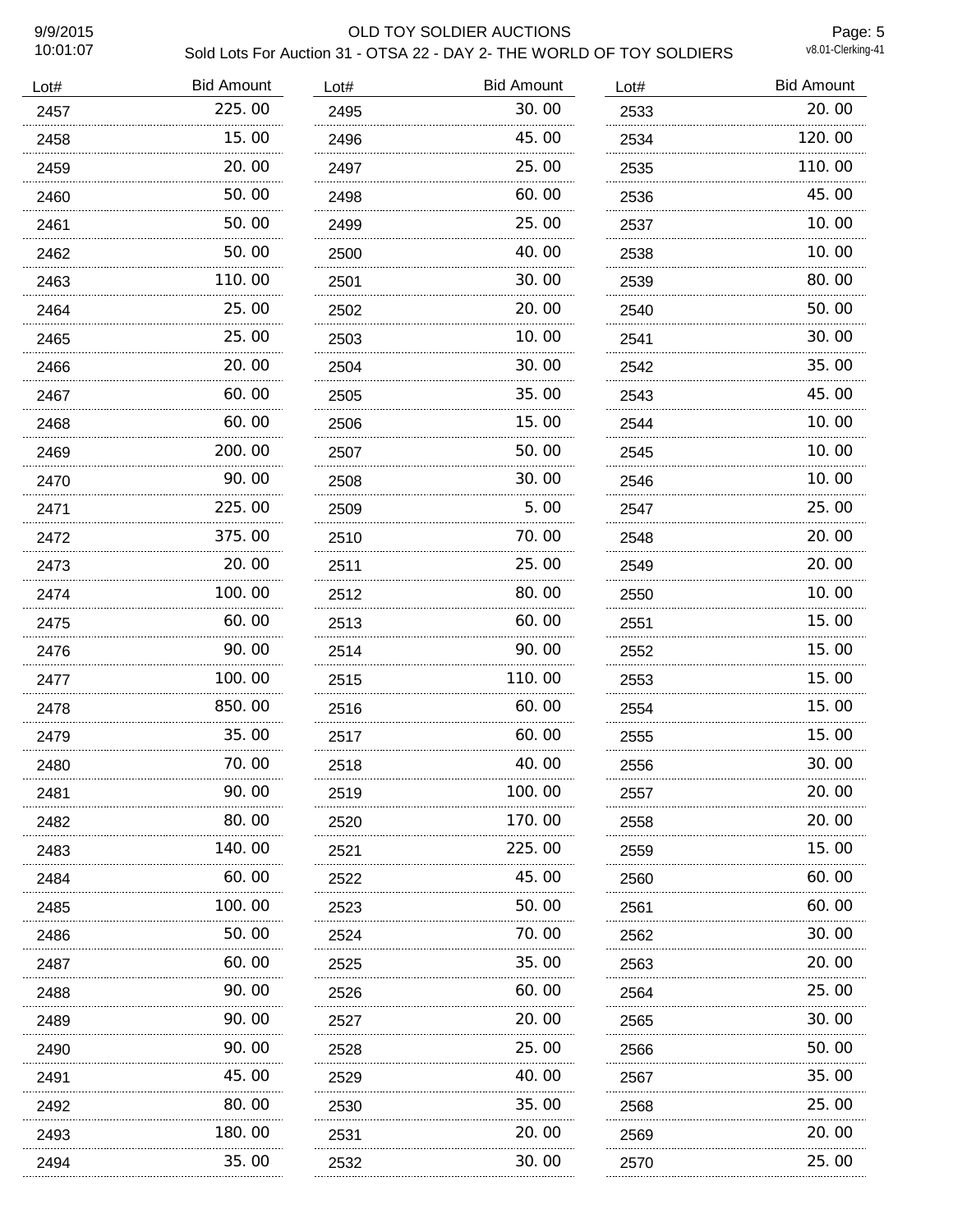9/9/2015 OLD TOY SOLDIER AUCTIONS Sold Lots For Auction 31 - OTSA 22 - DAY 2- THE WORLD OF TOY SOLDIERS

| Lot# | <b>Bid Amount</b> |
|------|-------------------|
| 2571 | 25.00             |
| 2572 | 25.00             |
| 2573 | 25.00             |
| 2574 | 25.00             |
| 2575 | 60.00             |
| 2576 | 50.00             |
| 2577 | 50.00             |
| 2578 | 50.00             |
| 2579 | 50. 00            |
| 2580 | 50.00             |
| 2581 | 50. 00            |
| 2582 | 70.00             |
| 2583 | 60.00             |
| 2584 | 100.00            |
| 2585 | 110. 00           |
| 2586 | 50.00             |
| 2587 | 30.00             |
| 2588 | 30.00             |
| 2589 | 50. 00            |
| 2590 | 140.00            |
| 2591 | 15.00             |
| 2592 | 15. 00            |
| 2593 | 40.00             |
| 2594 | 30. OO            |
| 2595 | 40.00             |
| 2596 | 160.00<br>.       |
| 2597 | 25.00             |
| 2598 | 15.00<br>         |
| 2599 | 10.00             |
| 2600 | 10.00<br>         |
| 2601 | 40.00             |
| 2602 | 15.00             |
| 2603 | 35.00             |
| 2604 | 45.00             |

45.00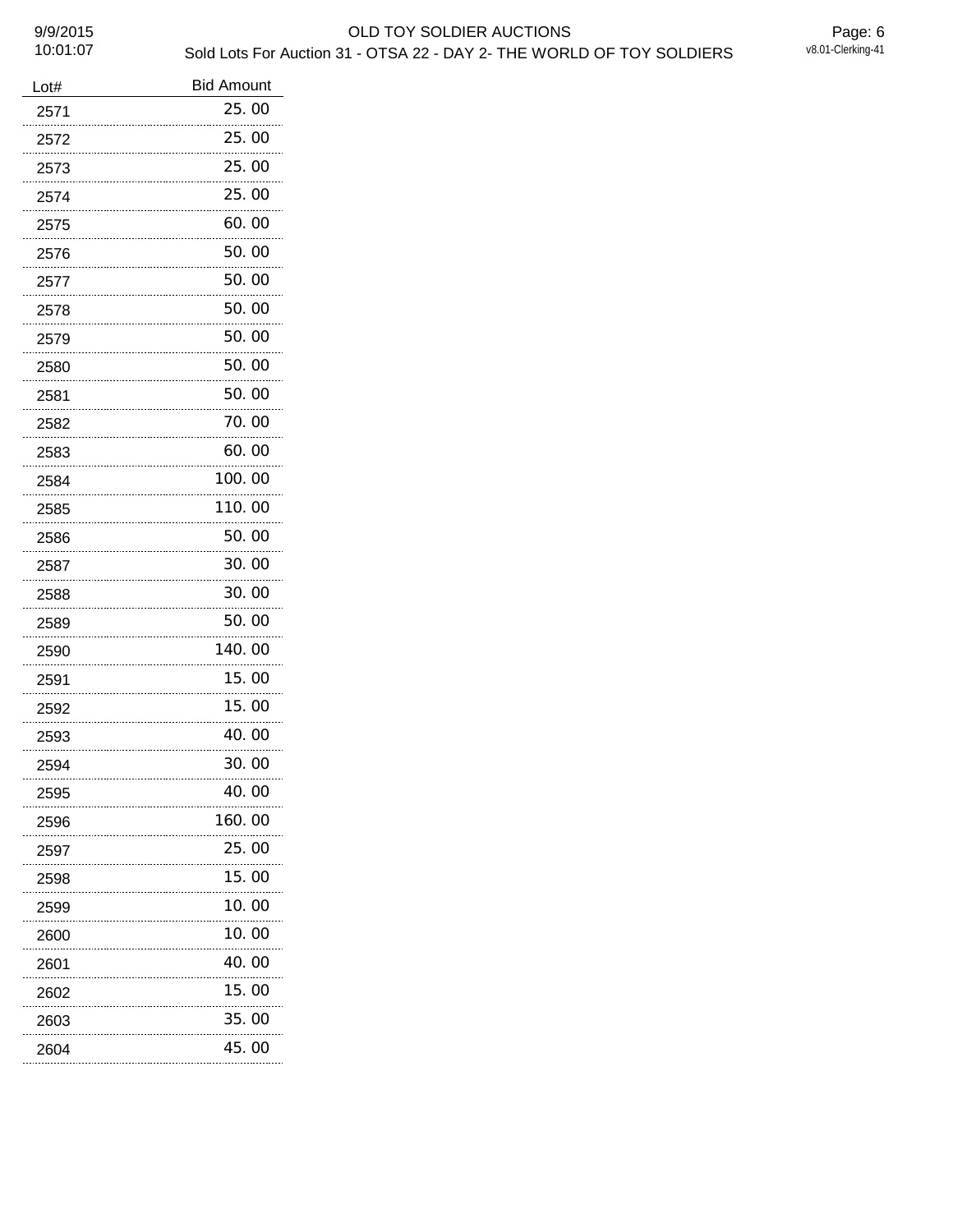# 9/9/2015 OLD TOY SOLDIER AUCTIONS Sold Lots For Auction 33 - OTSA 22 - DAY 3- THE WORLD OF TOY SOLDIERS

Page: 1<br>v8.01-Clerking-41

| Lot# | <b>Bid Amount</b> | Lot# | <b>Bid Amount</b> | Lot# | <b>Bid Amount</b> |
|------|-------------------|------|-------------------|------|-------------------|
| 3001 | 120.00            | 3039 | 60.00             | 3077 | 40.00             |
| 3002 | 90.00             | 3040 | 35.00             | 3078 | 80.00             |
| 3003 | 45.00             | 3041 | 80.00             | 3079 | 35.00             |
| 3004 | 25.00             | 3042 | 35,00             | 3080 | 250.00            |
| 3005 | 45.00             | 3043 | 60.00             | 3081 | 225.00            |
| 3006 | 60.00             | 3044 | 110.00            | 3082 | 190.00            |
| 3007 | 90.00             | 3045 | 100.00            | 3083 | 170.00            |
| 3008 | 20.00             | 3046 | 35.00             | 3084 | 160.00            |
| 3009 | 50.00             | 3047 | 60.00             | 3085 | 70.00             |
| 3010 | 35.00             | 3048 | 30.00             | 3086 | 160.00            |
| 3011 | 60.00             | 3049 | 80.00             | 3087 | 30.00             |
| 3012 | 70.00             | 3050 | 50.00             | 3088 | 130.00            |
| 3013 | 45.00             | 3051 | 50.00             | 3089 | 180.00            |
| 3014 | 100.00            | 3052 | 60.00             | 3090 | 35.00             |
| 3015 | 20.00             | 3053 | 35.00             | 3091 | 35.00             |
| 3016 | 100.00            | 3054 | 60.00             | 3092 | 40.00             |
| 3017 | 60.00             | 3055 | 35.00             | 3093 | 10.00             |
| 3018 | 80.00             | 3056 | 225.00            | 3094 | 10.00             |
| 3019 | 35.00             | 3057 | 60.00             | 3095 | 15.00             |
| 3020 | 170.00<br>.       | 3058 | 35.00             | 3096 | 130.00            |
| 3021 | 80.00             | 3059 | 30.00             | 3097 | 100.00            |
| 3022 | 80.00             | 3060 | 80.00             | 3098 | 30.00             |
| 3023 | 70.00             | 3061 | 35.00             | 3099 | 190.00            |
| 3024 | 50.00             | 3062 | 30.00             | 3100 | 225.00            |
| 3025 | 60.00             | 3063 | 40. OO            | 3101 | 50. 00            |
| 3026 | 60.00             | 3064 | 100. 00           | 3102 | 50. 00            |
| 3027 | 30.00             | 3065 | 90.00             | 3103 | 100.00            |
| 3028 | 80.00             | 3066 | 80.00             | 3104 | 100.00            |
| 3029 | 120.00            | 3067 | 20. 00            | 3105 | 25.00             |
| 3030 | 25.00             | 3068 | 45.00             | 3106 | 70. 00            |
| 3031 | 130. 00           | 3069 | 160. 00           | 3107 | 30. 00            |
| 3032 | 35.00             | 3070 | 35.00             | 3108 | 25.00             |
| 3033 | 80.00             | 3071 | 35.00             | 3109 | 80.00             |
| 3034 | 30.00             | 3072 | 120.00            | 3110 | 35.00             |
| 3035 | 35.00             | 3073 | 170.00            | 3111 | 25.00             |
| 3036 | 35.00             | 3074 | 70. 00            | 3112 | 35.00             |
| 3037 | 45.00             | 3075 | 60.00             | 3113 | 15.00             |
| 3038 | 35.00             | 3076 | 40.00             | 3114 | 25.00             |
|      |                   |      |                   |      |                   |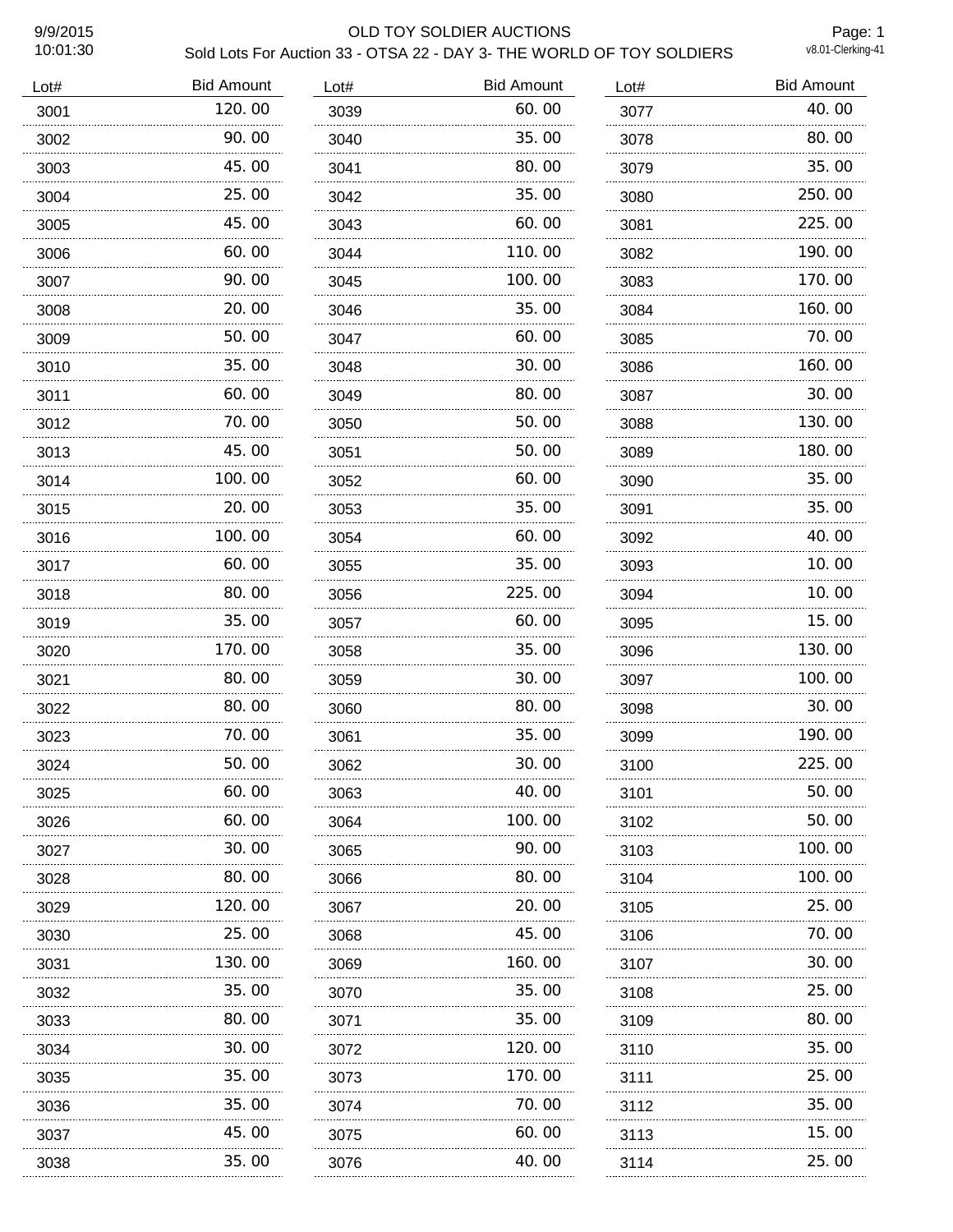# 9/9/2015 OLD TOY SOLDIER AUCTIONS Sold Lots For Auction 33 - OTSA 22 - DAY 3- THE WORLD OF TOY SOLDIERS

Page: 2<br>v8.01-Clerking-41

| Lot# | <b>Bid Amount</b> | Lot# | <b>Bid Amount</b> | Lot# | <b>Bid Amount</b> |
|------|-------------------|------|-------------------|------|-------------------|
| 3115 | 50.00             | 3153 | 10.00             | 3191 | 25.00             |
| 3116 | 30.00             | 3154 | 10.00             | 3192 | 20.00             |
| 3117 | 40.00             | 3155 | 20.00             | 3193 | 70.00             |
| 3118 | 35.00             | 3156 | 15.00             | 3194 | 80.00             |
| 3119 | 40.00             | 3157 | 25.00             | 3195 | 90.00             |
| 3120 | 80.00             | 3158 | 25,00             | 3196 | 45.00             |
| 3121 | 30.00             | 3159 | 30.00             | 3197 | 40.00             |
| 3122 | 90.00             | 3160 | 20.00             | 3198 | 20.00             |
| 3123 | 100.00            | 3161 | 15.00             | 3199 | 15.00             |
| 3124 | 60.00             | 3162 | 20.00             | 3200 | 10.00             |
| 3125 | 70.00             | 3163 | 30.00             | 3201 | 40.00             |
| 3126 | 50.00             | 3164 | 30.00             | 3202 | 45.00             |
| 3127 | 30.00             | 3165 | 25.00             | 3203 | 40.00             |
| 3128 | 70.00             | 3166 | 20.00             | 3204 | 40.00             |
| 3129 | 50.00<br>.        | 3167 | 45.00             | 3205 | 45.00             |
| 3130 | 100.00            | 3168 | 45.00             | 3206 | 50.00             |
| 3131 | 45.00             | 3169 | 30.00             | 3207 | 45.00             |
| 3132 | 35.00             | 3170 | 35.00             | 3208 | 45.00             |
| 3133 | 25.00             | 3171 | 30.00             | 3209 | 40.00             |
| 3134 | 45.00             | 3172 | 40.00             | 3210 | 30.00             |
| 3135 | 100.00            | 3173 | 25.00             | 3211 | 80.00             |
| 3136 | 25.00             | 3174 | 40.00             | 3212 | 80.00             |
| 3137 | 70.00             | 3175 | 60.00             | 3213 | 70.00             |
| 3138 | 50.00             | 3176 | 60.00             | 3214 | 45.00             |
| 3139 | 60.00             | 3177 | 60.00             | 3215 | 45.00             |
| 3140 | 30.00             | 3178 | 60.00             | 3216 | 50.00             |
| 3141 | 30. 00            | 3179 | 60.00             | 3217 | 45.00             |
| 3142 | 80.00             | 3180 | 20.00             | 3218 | 45.00             |
| 3143 | 45.00             | 3181 | 20.00             | 3219 | 45.00             |
| 3144 | 350.00            | 3182 | 20.00             | 3220 | 50.00             |
| 3145 | 15.00             | 3183 | 20.00             | 3221 | 50.00             |
| 3146 | 15.00             | 3184 | 20.00             | 3222 | 50.00             |
| 3147 | 10. 00            | 3185 | 80.00             | 3223 | 100.00            |
| 3148 | 15.00             | 3186 | 45.00             | 3224 | 100.00            |
| 3149 | 15.00             | 3187 | 45.00             | 3225 | 100.00            |
| 3150 | 15.00             | 3188 | 30.00             | 3226 | 90.00             |
| 3151 | 15.00<br>.        | 3189 | 25.00             | 3227 | 90.00             |
| 3152 | 15.00             | 3190 | 45.00             | 3228 | 70.00             |
|      |                   |      |                   |      |                   |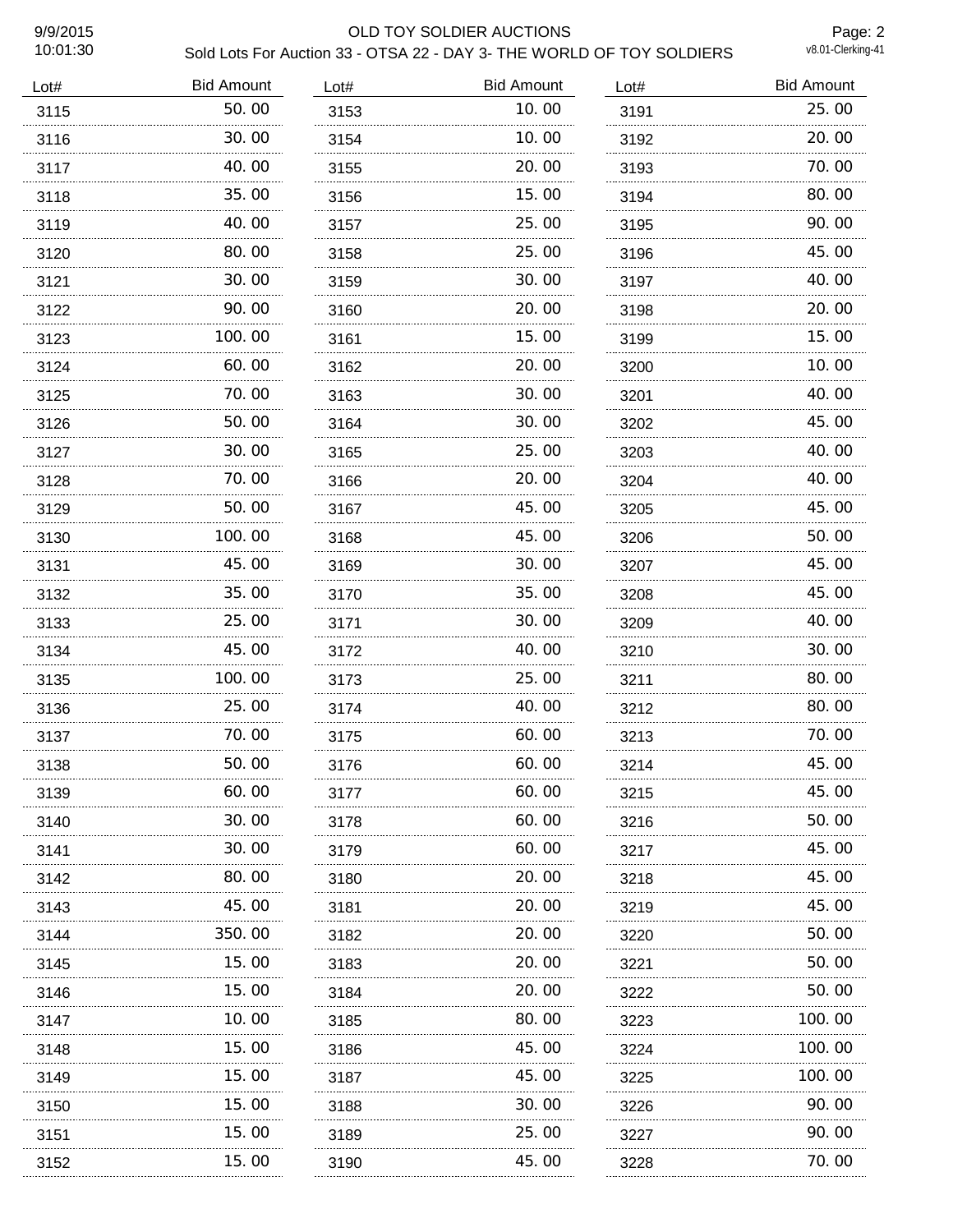# 9/9/2015 OLD TOY SOLDIER AUCTIONS Sold Lots For Auction 33 - OTSA 22 - DAY 3- THE WORLD OF TOY SOLDIERS

Page: 3<br>v8.01-Clerking-41

| Lot# | <b>Bid Amount</b> | Lot# | <b>Bid Amount</b> | Lot# | <b>Bid Amount</b> |
|------|-------------------|------|-------------------|------|-------------------|
| 3229 | 45.00             | 3267 | 50.00             | 3305 | 20.00             |
| 3230 | 45.00             | 3268 | 40.00             | 3306 | 20.00             |
| 3231 | 45.00             | 3269 | 40.00             | 3307 | 60.00             |
| 3232 | 25.00             | 3270 | 40.00             | 3308 | 35.00             |
| 3233 | 20.00<br>.        | 3271 | 40.00             | 3309 | 80.00             |
| 3234 | 20.00             | 3272 | 50.00             | 3310 | 90.00             |
| 3235 | 20.00             | 3273 | 50.00             | 3311 | 100.00            |
| 3236 | 35.00             | 3274 | 30.00             | 3312 | 40.00             |
| 3237 | 30.00             | 3275 | 25.00             | 3313 | 60.00             |
| 3238 | 25.00             | 3276 | 25.00             | 3314 | 60.00             |
| 3239 | 50.00             | 3277 | 25.00             | 3315 | 80.00             |
| 3240 | 25.00             | 3278 | 50.00             | 3316 | 90.00             |
| 3241 | 25.00             | 3279 | 20.00             | 3317 | 120.00            |
| 3242 | 40.00             | 3280 | 25.00             | 3318 | 130.00            |
| 3243 | 15.00             | 3281 | 25.00             | 3319 | 60.00             |
| 3244 | 5.00              | 3282 | 25.00             | 3320 | 80.00             |
| 3245 | 15.00             | 3283 | 80.00             | 3321 | 120.00            |
| 3246 | 30.00             | 3284 | 30.00             | 3322 | 70.00             |
| 3247 | 30.00             | 3285 | 35.00             | 3323 | 100.00            |
| 3248 | 25.00             | 3286 | 80.00             | 3324 | 80.00             |
| 3249 | 30.00             | 3287 | 20,00             | 3325 | 80.00             |
| 3250 | 50.00             | 3288 | 20.00             | 3326 | 150.00            |
| 3251 | 40.00             | 3289 | 20.00             | 3327 | 70.00             |
| 3252 | 50.00             | 3290 | 40.00             | 3328 | 70.00             |
| 3253 | 45.00             | 3291 | 20.00             | 3329 | 80.00             |
| 3254 | 20.00             | 3292 | 10.00             | 3330 | 70.00             |
| 3255 | 60.00             | 3293 | 10.00             | 3331 | 45.00             |
| 3256 | .<br>60.00        | 3294 | 15.00             | 3332 | 60.00             |
| 3257 | 25.00             | 3295 | 15.00             | 3333 | 120.00            |
| 3258 | 40.00             | 3296 | 15.00             | 3334 | 120.00            |
| 3259 | 45.00             | 3297 | 15.00             | 3335 | 50.00             |
| 3260 | 50.00             | 3298 | 20.00             | 3336 | 20.00             |
| 3261 | 40.00             | 3299 | 15.00             | 3337 | 20.00             |
| 3262 | 30.00             | 3300 | 20.00             | 3338 | 30.00             |
| 3263 | 30.00             | 3301 | 60.00             | 3339 | 45.00             |
| 3264 | 70.00             | 3302 | 110.00            | 3340 | 30.00             |
| 3265 | 30.00             | 3303 | 100.00            | 3341 | 35.00             |
| 3266 | 10.00             | 3304 | 80.00             | 3342 | 40.00             |
|      |                   | .    |                   |      |                   |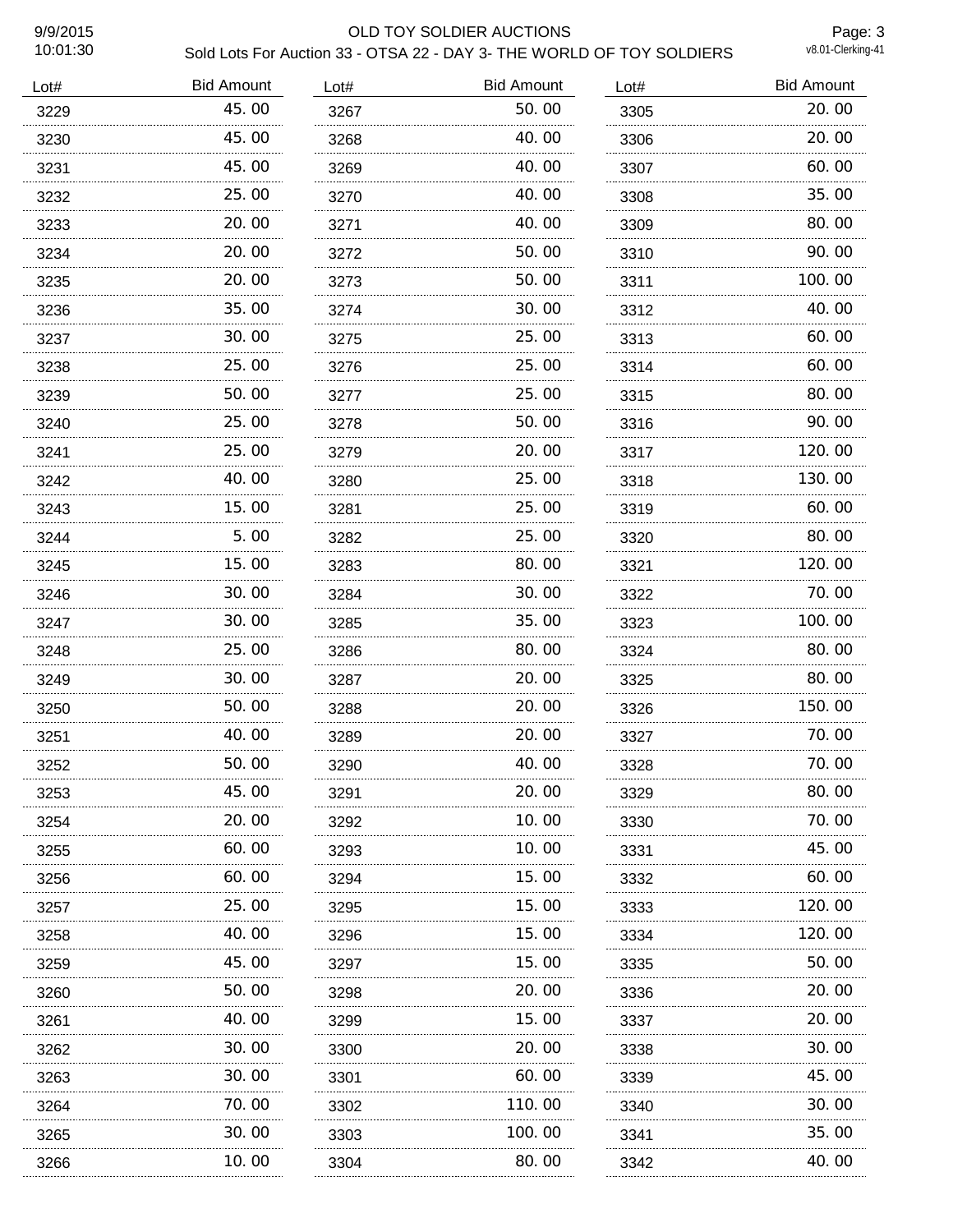# 9/9/2015 OLD TOY SOLDIER AUCTIONS Sold Lots For Auction 33 - OTSA 22 - DAY 3- THE WORLD OF TOY SOLDIERS

Page: 4<br>v8.01-Clerking-41

| Lot# | <b>Bid Amount</b> | Lot# | <b>Bid Amount</b> | Lot# | <b>Bid Amount</b> |
|------|-------------------|------|-------------------|------|-------------------|
| 3343 | 30.00             | 3381 | 35.00             | 3419 | 25.00             |
| 3344 | 45.00             | 3382 | 60.00             | 3420 | 35.00             |
| 3345 | 25.00             | 3383 | 20.00             | 3421 | 120.00            |
| 3346 | 20.00             | 3384 | 30.00             | 3422 | 60.00             |
| 3347 | 25.00             | 3385 | 50.00             | 3423 | 20.00             |
| 3348 | 15.00             | 3386 | 45.00             | 3424 | 20.00             |
| 3349 | 15.00             | 3387 | 40.00             | 3425 | 10.00             |
| 3350 | 15.00             | 3388 | 70.00             | 3426 | 20.00             |
| 3351 | 150.00            | 3389 | 70.00             | 3427 | 60.00             |
| 3352 | 25.00             | 3390 | 60.00             | 3428 | 100.00            |
| 3353 | 60.00             | 3391 | 110.00            | 3429 | 20.00             |
| 3354 | 25.00             | 3392 | 80.00             | 3430 | 150.00            |
| 3355 | 25.00             | 3393 | 35.00             | 3431 | 10.00             |
| 3356 | 40.00             | 3394 | 50.00             | 3432 | 20.00             |
| 3357 | 45.00             | 3395 | 40.00             | 3433 | 20.00             |
| 3358 | 35.00             | 3396 | 90.00             | 3434 | 25.00             |
| 3359 | 25.00             | 3397 | 45.00             | 3435 | 35.00             |
| 3360 | 35.00             | 3398 | 100.00            | 3436 | 15.00             |
| 3361 | 30.00             | 3399 | 40.00             | 3437 | 15.00             |
| 3362 | 35.00             | 3400 | 30.00             | 3438 | 15.00             |
| 3363 | 90.00             | 3401 | 25.00             | 3439 | 15.00             |
| 3364 | 40.00             | 3402 | 25.00             | 3440 | 20.00             |
| 3365 | 45.00             | 3403 | 60.00             | 3441 | 25.00             |
| 3366 | 35.00             | 3404 | 15.00             | 3442 | 60.00             |
| 3367 | 15.00             | 3405 | 60.00             | 3443 | 35.00             |
| 3368 | 30.00             | 3406 | 30.00             | 3444 | 70.00             |
| 3369 | 45.00             | 3407 | 35.00             | 3445 | 35.00             |
| 3370 | 25.00             | 3408 | 30.00             | 3446 | 40.00             |
| 3371 | 25.00             | 3409 | 20.00             | 3447 | 25.00             |
| 3372 | 40.00             | 3410 | 25.00             | 3448 | 40.00             |
| 3373 | 20.00             | 3411 | 45.00             | 3449 | 45.00             |
| 3374 | 100.00            | 3412 | 45.00             | 3450 | 60.00             |
| 3375 | 35.00             | 3413 | 35.00             | 3451 | 70.00             |
| 3376 | 45.00             | 3414 | 35.00             | 3452 | 20.00             |
| 3377 | 90.00             | 3415 | 30.00             | 3453 | 30.00             |
| 3378 | 35.00             | 3416 | 25.00             | 3454 | 25.00             |
| 3379 | 15.00             | 3417 | 70.00             | 3455 | 45.00             |
| 3380 | 30.00             | 3418 | 25.00             | 3456 | 40.00             |